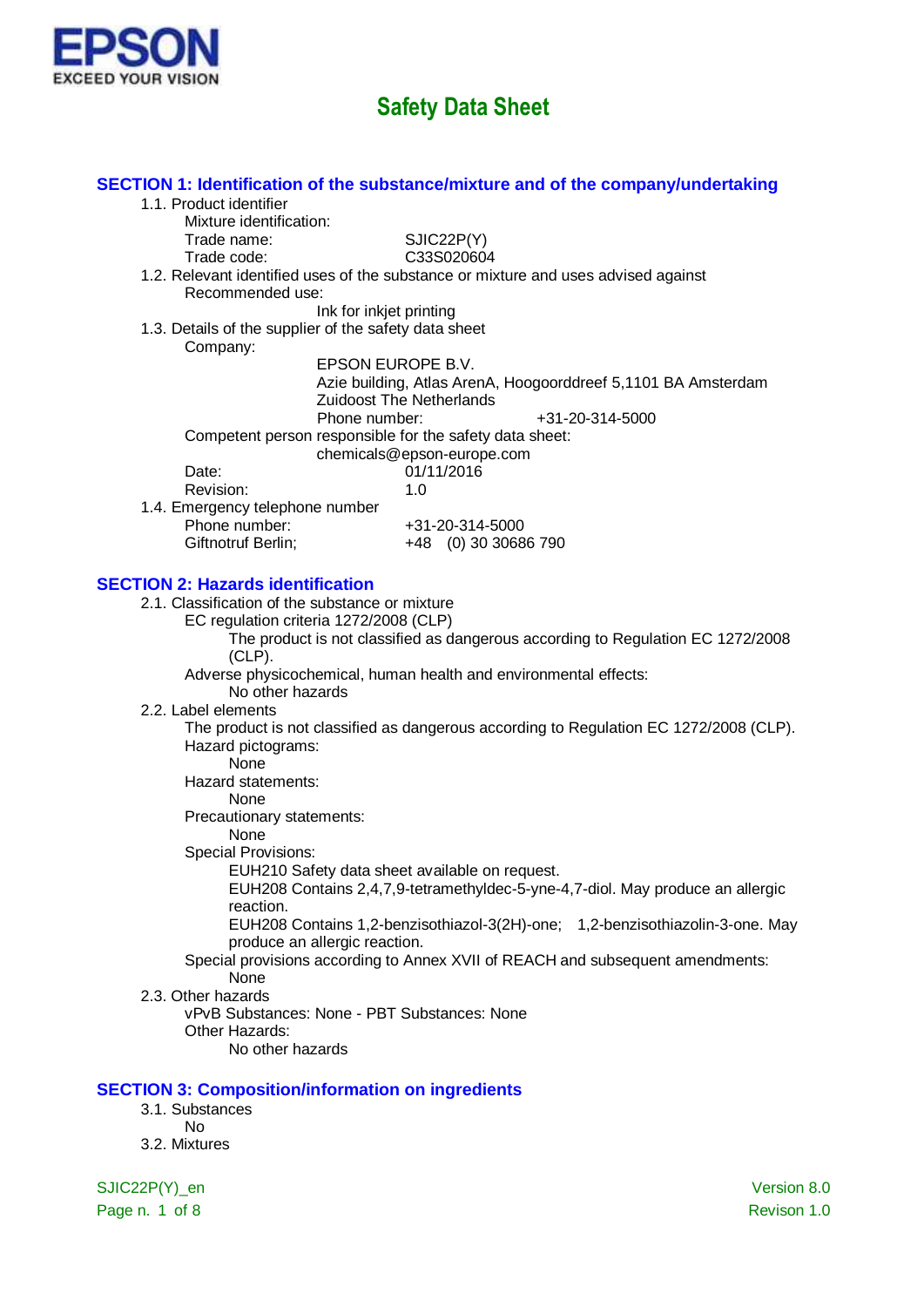

| Qty            | <b>Name</b>                              | Ident. Number    |                                 | <b>Classification</b>                                        |
|----------------|------------------------------------------|------------------|---------------------------------|--------------------------------------------------------------|
| $65%$ ~<br>80% | Water                                    | CAS:<br>EC:      | 7732-18-5<br>231-791-2          | The product is not classified as<br>dangerous according to   |
|                |                                          |                  |                                 | Regulation EC 1272/2008 (CLP).                               |
| $7\%$ ~<br>10% | Glycerol                                 | CAS:<br>EC:      | $56 - 81 - 5$<br>200-289-5      | The product is not classified as<br>dangerous according to   |
|                |                                          |                  |                                 | Regulation EC 1272/2008 (CLP).                               |
| $1\% - 3\%$    | 2-[2-(2-butoxyethoxy)et<br>hoxy]ethanol; | Index<br>number: | 603-183-00-0                    | 3.3/1 Eye Dam. 1 H318                                        |
|                | TEGBE; triethylene                       | CAS:             | 143-22-6                        |                                                              |
|                | glycol monobutyl ether                   | EC:              | 205-592-6                       |                                                              |
|                |                                          |                  | REACH No.: 01-21194751<br>07-38 |                                                              |
|                | $1\% \sim 3\%$ Triethanol amine          | CAS:             | $102 - 71 - 6$                  | The product is not classified as                             |
|                |                                          | EC:              | 203-049-8                       | dangerous according to<br>Regulation EC 1272/2008 (CLP).     |
| $0.1\%$ ~      | 2,4,7,9-tetramethyldec-                  | CAS:             | 126-86-3                        |                                                              |
| 0.25%          | 5-yne-4,7-diol                           | EC:              | 204-809-1                       | 3.3/1 Eye Dam. 1 H318                                        |
|                |                                          |                  |                                 | 3.4.2/1B Skin Sens. 1B H317<br>4.1/C3 Aquatic Chronic 3 H412 |
| $< 0.05\%$     | 1,2-benzisothiazol-3(2<br>H)-one;        | Index<br>number: | 613-088-00-6                    | $\textcircled{1}$ 3.1/4/Oral Acute Tox. 4 H302               |
|                | 1,2-benzisothiazolin-3-                  | CAS:             | 2634-33-5                       | ◇<br>3.2/2 Skin Irrit. 2 H315                                |
|                | one                                      | EC:              | 220-120-9                       | ◇<br>3.3/1 Eye Dam. 1 H318                                   |
|                |                                          |                  |                                 | 3.4.2/1-1A-1B Skin Sens.<br>1,1A,1B H317                     |
|                |                                          |                  |                                 | ♡<br>4.1/A1 Aquatic Acute 1 H400                             |

Hazardous components within the meaning of the CLP regulation and related classification:

#### **SECTION 4: First aid measures**

### 4.1. Description of first aid measures

In case of skin contact:

Wash with plenty of water and soap.

In case of eyes contact:

In case of contact with eyes, rinse immediately with plenty of water and seek medical advice.

In case of Ingestion:

Do not under any circumstances induce vomiting. OBTAIN A MEDICAL EXAMINATION IMMEDIATELY.

In case of Inhalation:

Remove casualty to fresh air and keep warm and at rest.

- 4.2. Most important symptoms and effects, both acute and delayed
- None

4.3. Indication of any immediate medical attention and special treatment needed Treatment: None

### **SECTION 5: Firefighting measures**

5.1. Extinguishing media

Suitable extinguishing media:

SJIC22P(Y)\_en Version 8.0 Page n. 2 of 8 Revison 1.0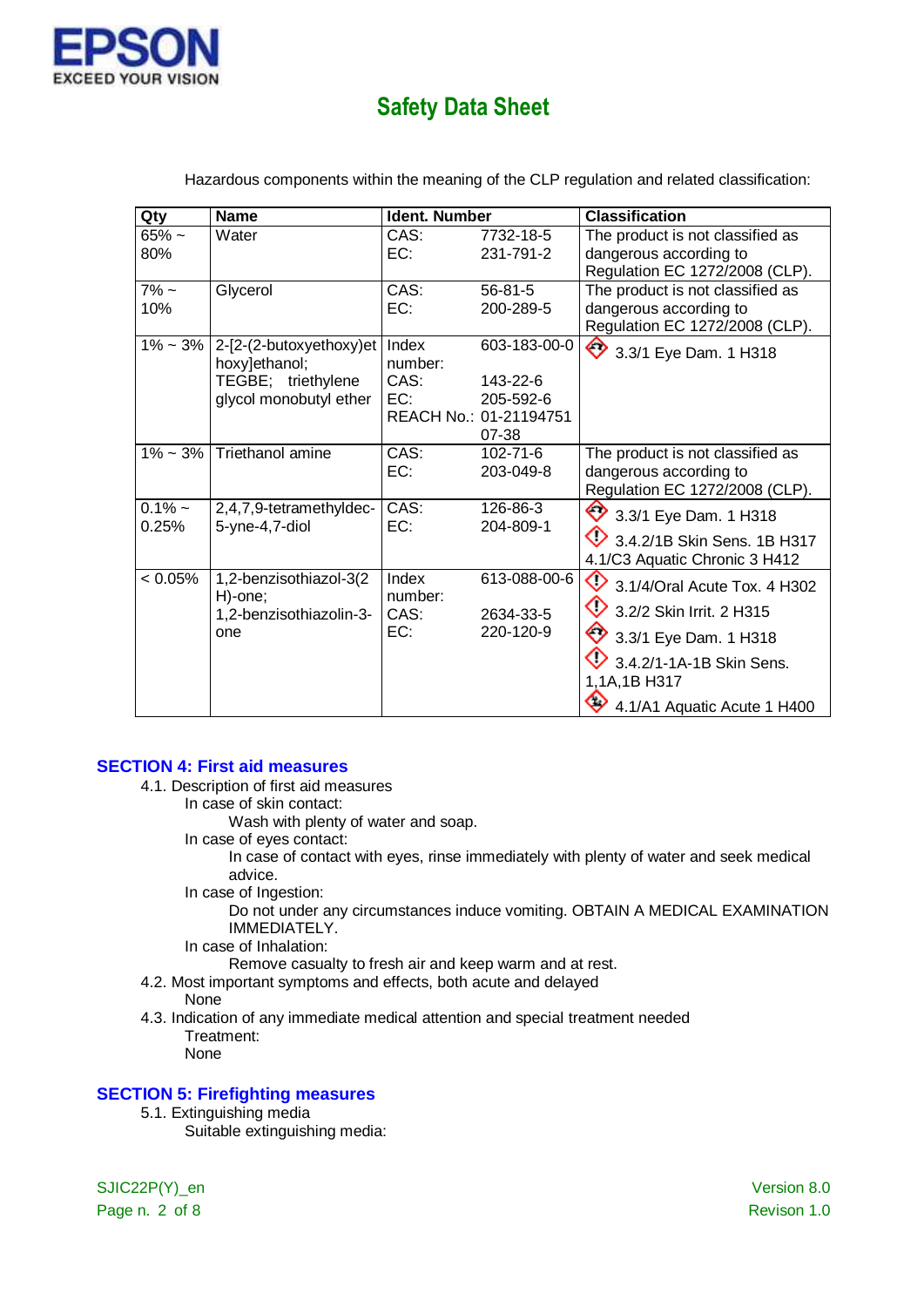

Water.

Carbon dioxide (CO2).

Extinguishing media which must not be used for safety reasons: None in particular.

- 5.2. Special hazards arising from the substance or mixture Do not inhale explosion and combustion gases. Burning produces heavy smoke.
- 5.3. Advice for firefighters

Use suitable breathing apparatus .

Collect contaminated fire extinguishing water separately. This must not be discharged into drains.

Move undamaged containers from immediate hazard area if it can be done safely.

#### **SECTION 6: Accidental release measures**

- 6.1. Personal precautions, protective equipment and emergency procedures
	- Wear personal protection equipment.
	- Remove persons to safety.

See protective measures under point 7 and 8.

6.2. Environmental precautions

Do not allow to enter into soil/subsoil. Do not allow to enter into surface water or drains. Retain contaminated washing water and dispose it.

In case of gas escape or of entry into waterways, soil or drains, inform the responsible authorities.

Suitable material for taking up: absorbing material, organic, sand

- 6.3. Methods and material for containment and cleaning up
	- Wash with plenty of water.
- 6.4. Reference to other sections See also section 8 and 13

## **SECTION 7: Handling and storage**

- 7.1. Precautions for safe handling Avoid contact with skin and eyes, inhalation of vapours and mists. Do not eat or drink while working. See also section 8 for recommended protective equipment.
- 7.2. Conditions for safe storage, including any incompatibilities
	- Keep away from food, drink and feed.
	- Incompatible materials:
	- None in particular.

Instructions as regards storage premises:

Adequately ventilated premises.

7.3. Specific end use(s) None in particular

## **SECTION 8: Exposure controls/personal protection**

8.1. Control parameters Glycerol - CAS: 56-81-5 - OEL Type: OSHA - LTE: 5 mg/m3 - Notes: PEL, as mist, respirable fraction - OEL Type: OSHA - LTE: 15 mg/m3 - Notes: PEL, as mist, total dust DNEL Exposure Limit Values No data available PNEC Exposure Limit Values 2-[2-(2-butoxyethoxy)ethoxy]ethanol; TEGBE; triethylene glycol monobutyl ether - CAS: 143-22-6 Target: Fresh Water - Value: 1.5 mg/l

SJIC22P(Y) en Version 8.0 Page n. 3 of 8 Revison 1.0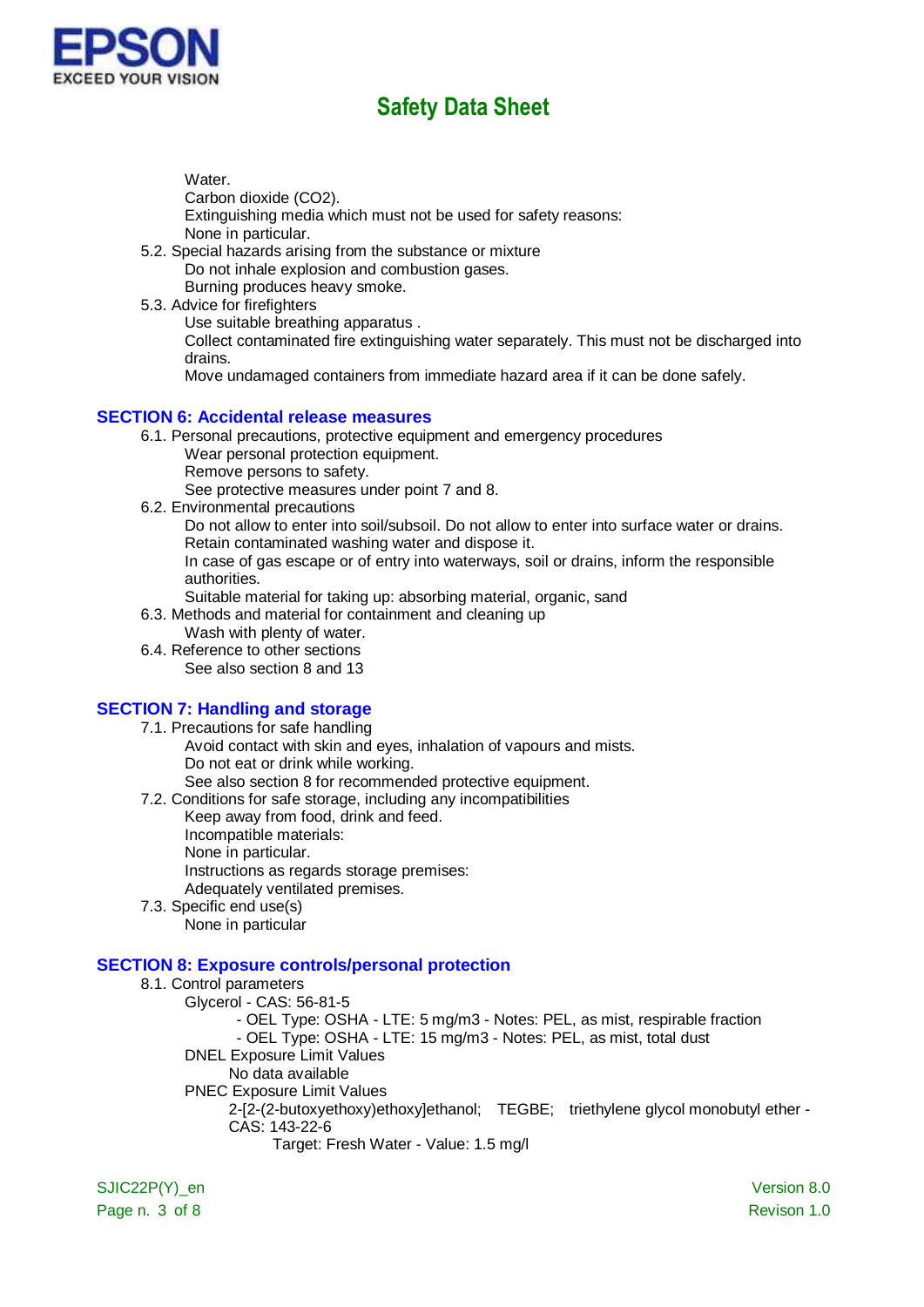

Target: Freshwater sediments - Value: 5.77 mg/kg Target: Marine water - Value: 0.15 mg/l Target: Marine water sediments - Value: 0.13 mg/kg Target: Microorganisms in sewage treatments - Value: 200 mg/l 2,4,7,9-tetramethyldec-5-yne-4,7-diol - CAS: 126-86-3 Target: Fresh Water - Value: 0.04 mg/l Target: Marine water - Value: 0.004 mg/l Target: Freshwater sediments - Value: 0.32 mg/kg Target: Marine water sediments - Value: 0.032 mg/kg 8.2. Exposure controls Eye protection: Not needed for normal use. Anyway, operate according good working practices. Protection for skin: No special precaution must be adopted for normal use. Protection for hands: Not needed for normal use. Respiratory protection: Not needed for normal use. Thermal Hazards: None Environmental exposure controls: None Appropriate engineering controls: None

#### **SECTION 9: Physical and chemical properties**

| 9.1. Information on basic physical and chemical properties |                              |
|------------------------------------------------------------|------------------------------|
| Appearance and colour:                                     | <b>Yellow Liquid</b>         |
| Odour:                                                     | Slightly                     |
| Odour threshold:                                           | No data available            |
| pH:                                                        | at 20 °C<br>$8.7 - 9.7$      |
| Melting point / freezing point:                            | -15 °C                       |
| Initial boiling point and boiling range:                   | No data available            |
| Solid/gas flammability:                                    | No data available            |
| Upper/lower flammability or explosive limits:              | No data available            |
| Vapour density:                                            | No data available            |
| Flash point:                                               | No data available            |
| Evaporation rate:                                          | No data available            |
| Vapour pressure:                                           | No data available            |
| Relative density:                                          | at 20 $\degree$ C<br>1.057   |
| Solubility in water:                                       | Complete                     |
| Solubility in oil:                                         | No data available            |
| Partition coefficient (n-octanol/water):                   | No data available            |
| Auto-ignition temperature:                                 | No data available            |
| Decomposition temperature:                                 | No data available            |
| Viscosity:                                                 | $< 5$ mPa $\cdot$ s at 20 °C |
| Explosive properties:                                      | No data available            |
| Oxidizing properties:                                      | No data available            |
| 9.2. Other information                                     |                              |
| Miscibility:                                               | No data available            |
| Fat Solubility:                                            | No data available            |
| Conductivity:                                              | No data available            |

#### **SECTION 10: Stability and reactivity**

SJIC22P(Y)\_en Version 8.0 Page n. 4 of 8 Revison 1.0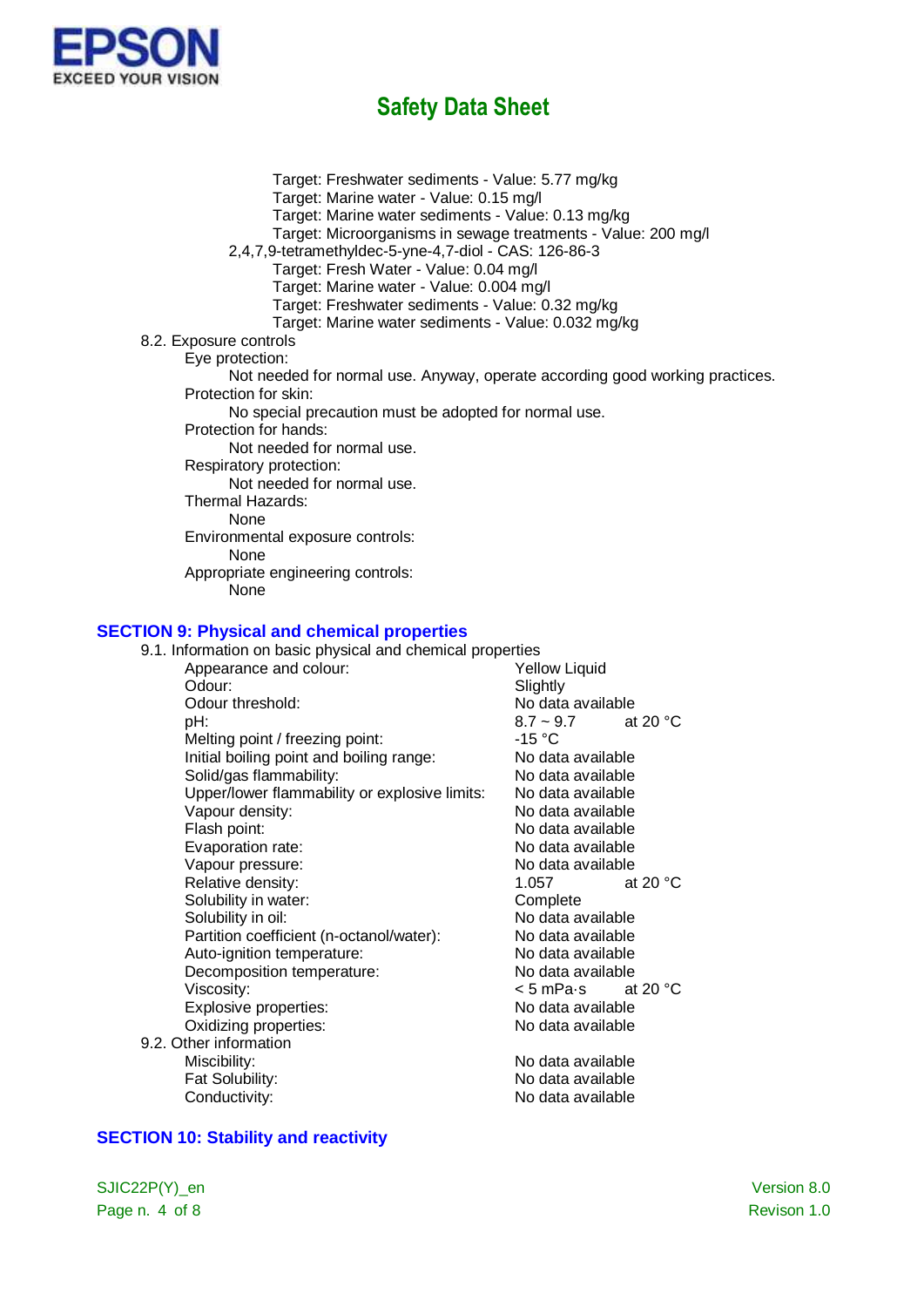

- 10.1. Reactivity Stable under normal conditions
- 10.2. Chemical stability Stable under normal conditions
- 10.3. Possibility of hazardous reactions **None**
- 10.4. Conditions to avoid Stable under normal conditions.
- 10.5. Incompatible materials None in particular.
- 10.6. Hazardous decomposition products None.

### **SECTION 11: Toxicological information**

- 11.1. Information on toxicological effects
	- Toxicological information of the mixture:
		- No data available

Toxicological information of the main substances found in the mixture:

- Glycerol CAS: 56-81-5
	- a) acute toxicity:

Test: LD50 - Route: Oral - Species: Guinea pig = 7750 mg/kg - Source: Journal of Industrial Hygiene and Toxicology. Vol. 23, Pg. 259, 1941 Test: LDLo - Route: Oral - Species: Human = 1428 mg/kg - Source: "Toxicology

of Drugs and Chemicals," Deichmann, W.B., New York, Academic Press, Inc., 1969Vol. -, Pg. 288, 1969. - Notes: BEHAVIORAL: HEADACHE GASTROINTESTINAL: NAUSEA OR VOMITING

2-[2-(2-butoxyethoxy)ethoxy]ethanol; TEGBE; triethylene glycol monobutyl ether - CAS: 143-22-6

a) acute toxicity:

Test: LD50 - Route: Dermal - Species: Rabbit = 3.54 ml/kg - Source: American Industrial Hygiene Association Journal. Vol. 23, Pg. 95, 1962.

Test: LD50 - Route: Oral - Species: Rat = 5300 mg/kg - Source: Office of Toxic Substances Report. Vol. OTS,

#### Triethanol amine - CAS: 102-71-6

a) acute toxicity:

Test: LD50 - Route: Oral - Species: Guinea pig = 2200 mg/kg - Source: "Toxicometric Parameters of Industrial Toxic Chemicals Under Single Exposure," Izmerov, N.F., et al., Moscow, Centre of International Projects, GKNT, 1982Vol. -, Pg. 114, 1982.

Test: LD50 - Route: Oral - Species: Mouse = 5846 mg/kg - Source: Science Reports of the Research Institutes, Tohoku University, Series C: Medicine. Vol. 36(1-4), Pg. 10, 1989. - Notes: GASTROINTESTINAL: "HYPERMOTILITY, DIARRHEA" KIDNEY, URETER, AND BLADDER: OTHER CHANGES BEHAVIORAL: CONVULSIONS OR EFFECT ON SEIZURE THRESHOLD

2,4,7,9-tetramethyldec-5-yne-4,7-diol - CAS: 126-86-3

#### a) acute toxicity:

Test: LD50 - Route: Dermal - Species: Rat > 2000 mg/kg - Notes: OECD TG No.402

b) skin corrosion/irritation:

Test: Skin Irritant - Species: Rabbit Mild irritant - Notes: OECD TG No.404 c) serious eye damage/irritation:

Test: Eye Irritant - Species: Rabbit Highly irritating - Notes: EPA OTS 798.4500 d) respiratory or skin sensitisation: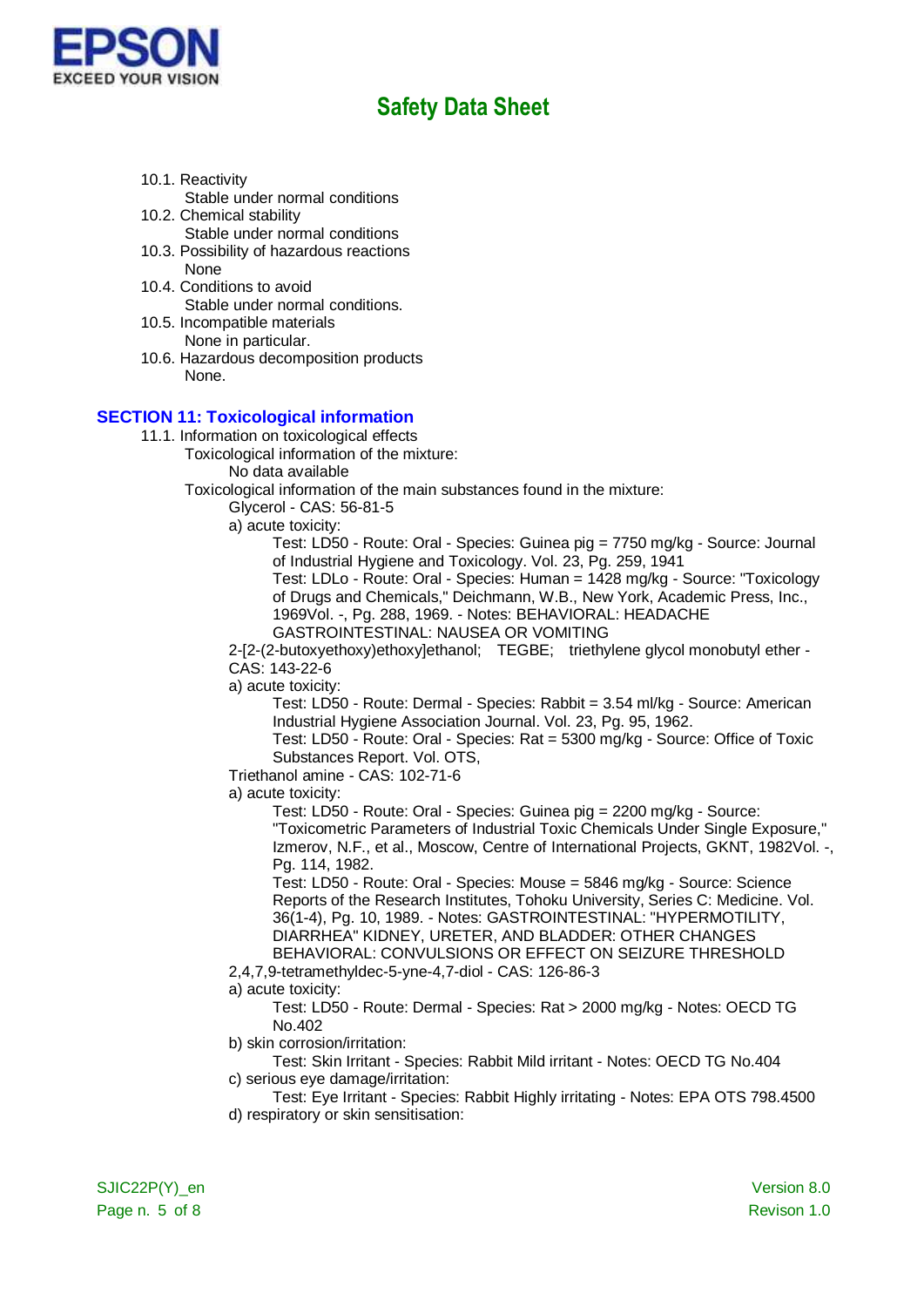

Test: Skin Sensitisation - Route: LLNA - Species: Mouse Sensitiser - Notes: OECD TG No.429

- e) germ cell mutagenicity:
	- Test: Mutagenesis Species: Salmonella Typhimurium Negative Notes: OECD TG No.471

If not differently specified, the information required in Regulation (EU) 2015/830 listed below must be considered as 'No data available':

- a) acute toxicity;
- b) skin corrosion/irritation;
- c) serious eye damage/irritation;
- d) respiratory or skin sensitisation;
- e) germ cell mutagenicity;
- f) carcinogenicity;
- g) reproductive toxicity;
- h) STOT-single exposure;
- i) STOT-repeated exposure;
- j) aspiration hazard.

## **SECTION 12: Ecological information**

- 12.1. Toxicity
	- Adopt good working practices, so that the product is not released into the environment.
	- 2,4,7,9-tetramethyldec-5-yne-4,7-diol CAS: 126-86-3
	- a) Aquatic acute toxicity:

Endpoint: LC50 - Species: Fish = 36 mg/l - Duration h: 96 - Notes: OECD TG No.203 Endpoint: EC50 - Species: Daphnia = 88 mg/l - Duration h: 48 - Notes: OECD TG No.202

Endpoint: EC50 - Species: Algae = 15 mg/l - Duration h: 72 - Notes: OECD TG No.201 c) Bacteria toxicity:

- Endpoint: EC50 Species: activated sludge = mg/l Notes: OECD TG No.209 12.2. Persistence and degradability
- No data available
- 12.3. Bioaccumulative potential
- No data available
- 12.4. Mobility in soil
- No data available
- 12.5. Results of PBT and vPvB assessment vPvB Substances: None - PBT Substances: None
- 12.6. Other adverse effects None

#### **SECTION 13: Disposal considerations**

13.1. Waste treatment methods

Recover if possible. In so doing, comply with the local and national regulations currently in force.

# **SECTION 14: Transport information**

- 14.1. UN number
	- Not classified as dangerous in the meaning of transport regulations.
- 14.2. UN proper shipping name
	- No data available
- 14.3. Transport hazard class(es)
	- No data available
- 14.4. Packing group

SJIC22P(Y) en Version 8.0

Page n. 6 of 8 Revison 1.0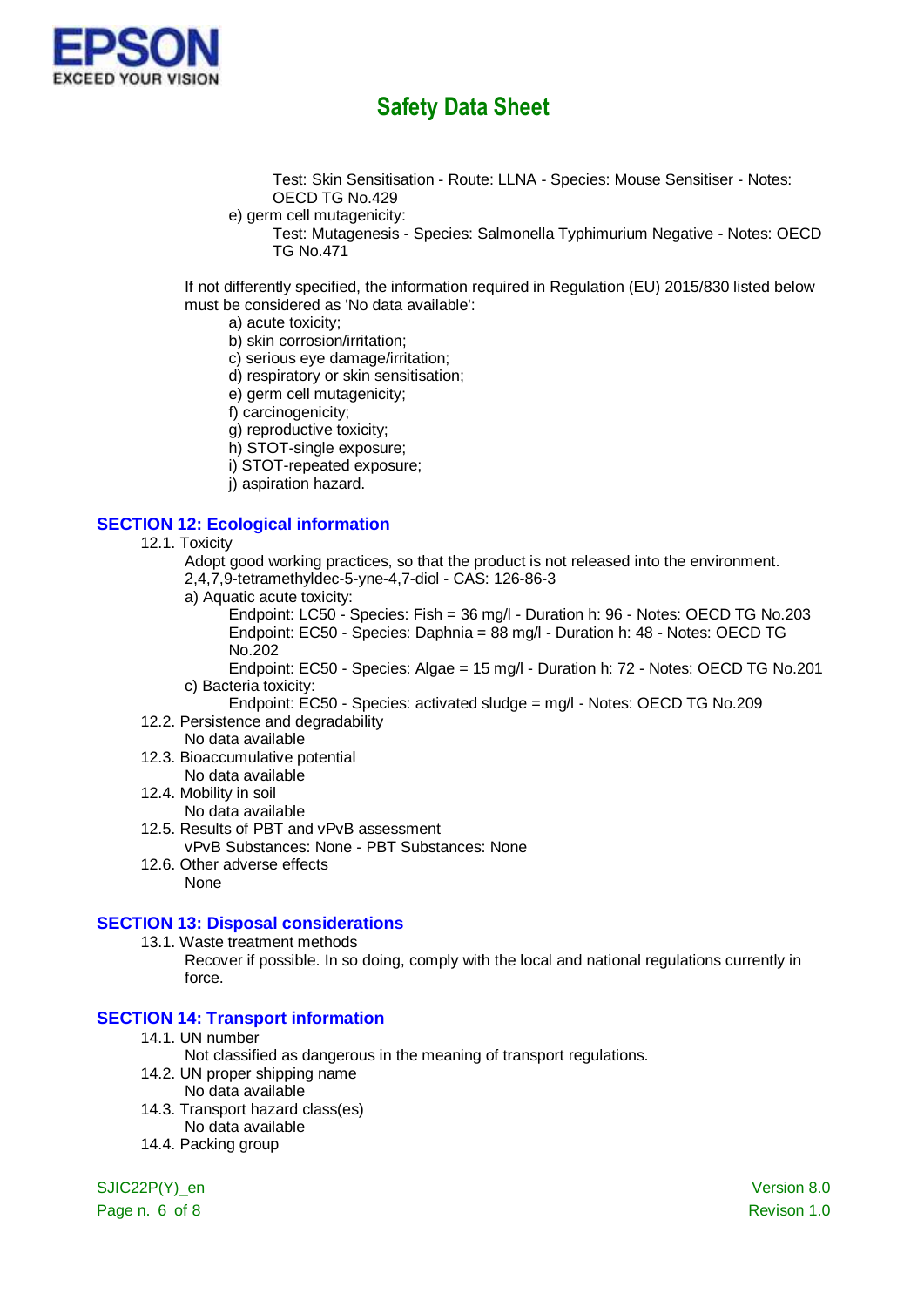

No data available

14.5. Environmental hazards

No data available

- 14.6. Special precautions for user No data available
- 14.7. Transport in bulk according to Annex II of MARPOL73/78 and the IBC Code No data available

## **SECTION 15: Regulatory information**

15.1. Safety, health and environmental regulations/legislation specific for the substance or mixture

Dir. 98/24/EC (Risks related to chemical agents at work)

Dir. 2000/39/EC (Occupational exposure limit values)

Regulation (EC) n. 1907/2006 (REACH)

Regulation (EC) n. 1272/2008 (CLP) Regulation (EC) n. 790/2009 (ATP 1 CLP) and (EU) n. 758/2013

Regulation (EU) 2015/830

Regulation (EU) n. 286/2011 (ATP 2 CLP)

Regulation (EU) n. 618/2012 (ATP 3 CLP)

Regulation (EU) n. 487/2013 (ATP 4 CLP)

Regulation (EU) n. 944/2013 (ATP 5 CLP)

Regulation (EU) n. 605/2014 (ATP 6 CLP)

Restrictions related to the product or the substances contained according to Annex XVII Regulation (EC) 1907/2006 (REACH) and subsequent modifications:

Restrictions related to the product:

No restriction.

Restrictions related to the substances contained:

No restriction.

Where applicable, refer to the following regulatory provisions :

Directive 2003/105/CE ('Activities linked to risks of serious accidents') and subsequent amendments.

Regulation (EC) nr 648/2004 (detergents). 1999/13/EC (VOC directive)

Provisions related to directives 82/501/EC(Seveso), 96/82/EC(Seveso II):

No data available

15.2. Chemical safety assessment

No

## **SECTION 16: Other information**

Full text of phrases referred to in Section 3:

- H318 Causes serious eye damage.
- H317 May cause an allergic skin reaction.
- H412 Harmful to aquatic life with long lasting effects.
- H302 Harmful if swallowed.
- H315 Causes skin irritation.
- H400 Very toxic to aquatic life.

| <b>Hazard class and</b><br>hazard category | Code                | <b>Description</b>                   |
|--------------------------------------------|---------------------|--------------------------------------|
| Acute Tox. 4                               | 3.1/4/Oral          | Acute toxicity (oral), Category 4    |
| Skin Irrit. 2                              | 3.2/2               | Skin irritation, Category 2          |
| Eye Dam. 1                                 | 3.3/1               | Serious eye damage, Category 1       |
| Skin Sens. 1,1A,1B                         | $3.4.2/1 - 1A - 1B$ | Skin Sensitisation, Category 1,1A,1B |